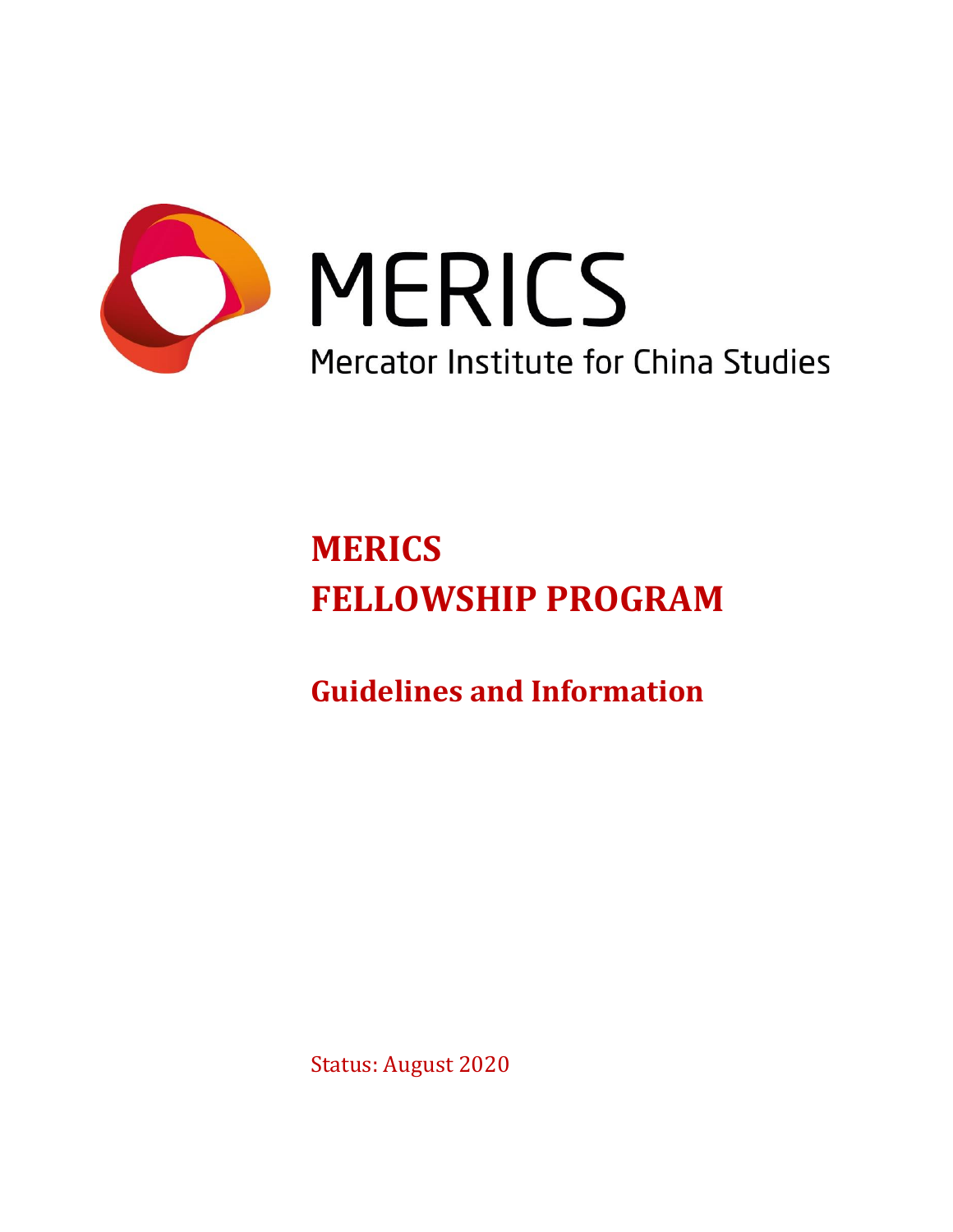# **TABLE OF CONTENTS**

#### **PAGE**

| B.5 Exploitation of research results - publications, licenses, and use of the MERICS logo  9 |
|----------------------------------------------------------------------------------------------|
|                                                                                              |
|                                                                                              |
|                                                                                              |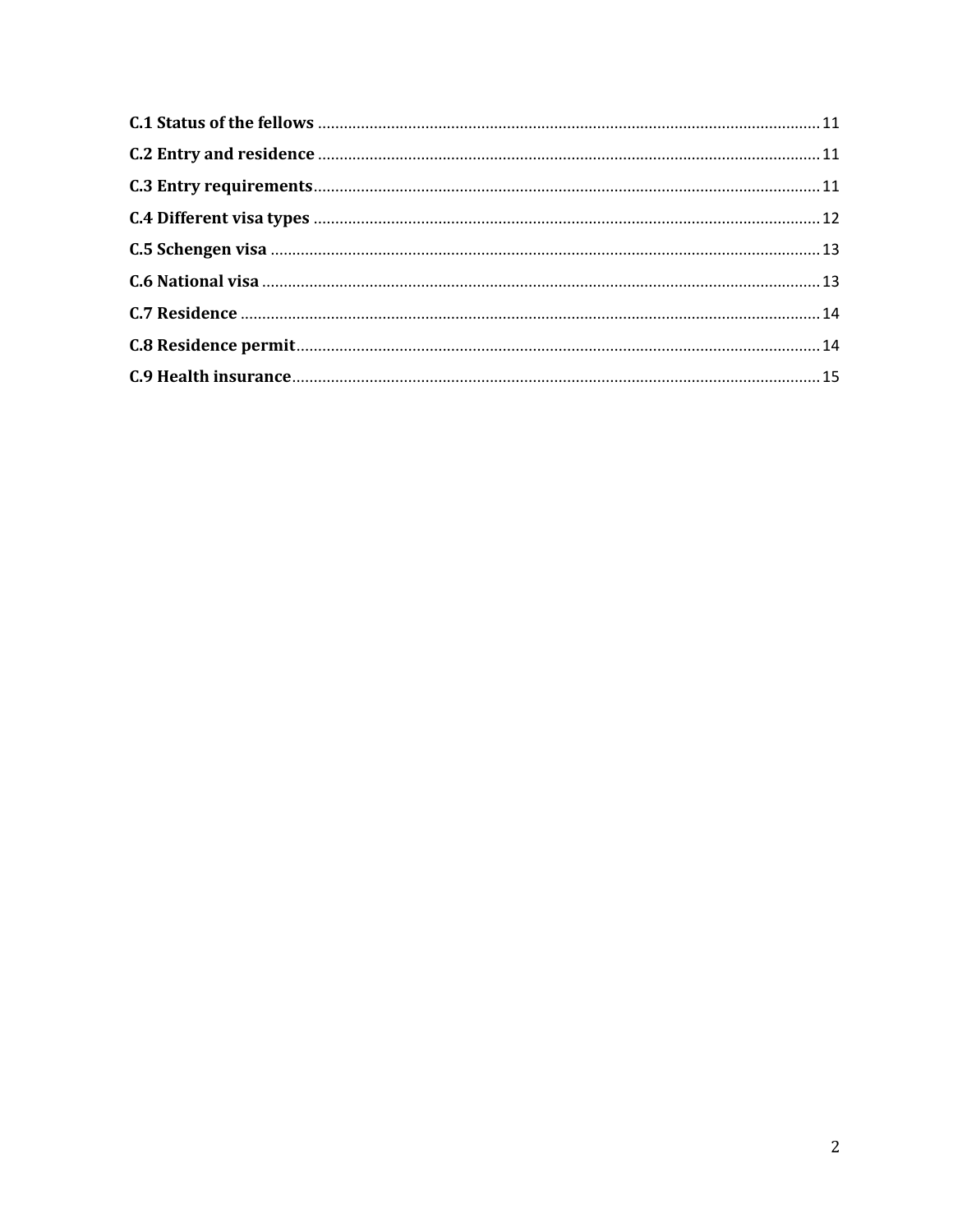# <span id="page-3-0"></span>**A MERICS FELLOWSHIP PROGRAM GUIDELINES**

In the heart of Berlin, MERICS serves as a leading European institution for policy-oriented, impartial, and innovative research on China. In this vein, MERICS has established a fellowship program that aims to attract distinguished as well as emerging thought leaders on China from academia, think tanks, the policy-making and business community, and media. Fellows work closely with the wider MERICS research team, often pursuing individual research priorities and contributing to wider MERICS research efforts at the same time. While the MERICS Fellowship Program offers long-term opportunities of association, most fellows spend between two to six months at MERICS.

There are currently four types of fellowships at MERICS:

- MERICS (Senior) Fellows
- MERICS European China Policy Fellows
- MERICS Futures Fellows
- MERICS (Senior) Associate Fellows

| <b>Overview</b> |  |
|-----------------|--|
|                 |  |

|             | <b>(Senior) Fellows</b> | <b>European China</b><br><b>Policy Fellows</b> | <b>Futures Fellow</b>      | <b>(Senior) Associate</b><br><b>Fellows</b> |
|-------------|-------------------------|------------------------------------------------|----------------------------|---------------------------------------------|
| Duration    | 2 to 6 months           | <b>Usually 6 months</b>                        | Up to 6 months             | Not limited.                                |
| Presence at | <b>Generally</b> in     | Resident or non-                               | Either at MERICS or        | Not required                                |
| MERICS      | residence at            | resident                                       | off-site                   |                                             |
|             | <b>MERICS</b>           |                                                |                            |                                             |
| Profile     | Outstanding             | <b>Leading European</b>                        | <b>Talents and experts</b> | Long-term associates and                    |
|             | international           | experts on China or                            | who develop                | partners of MERICS                          |
|             | scholars and            | European-China                                 | innovative and             |                                             |
|             | thought leaders         | relations, often                               | promising project          |                                             |
|             | on China.               | joining from the                               | ideas to be pursued        |                                             |
|             |                         | public sector, other                           | jointly after the end      |                                             |
|             |                         | think tanks, and                               | of the initial             |                                             |
|             |                         | media.                                         | fellowship                 |                                             |
| Application | <b>Applications</b>     | <b>Applications</b>                            | Nomination by the          | Nomination by the                           |
| / Selection | accepted                | accepted                                       | management board           | management board                            |
|             | throughout the          | throughout the                                 | and Call for               |                                             |
|             | year or by              | year or by                                     | Applications twice a       |                                             |
|             | invitation.             | invitation.                                    | year - in fall and         |                                             |
|             |                         |                                                | spring (visit the          |                                             |
|             |                         |                                                | webpage for                |                                             |
|             |                         |                                                | deadlines)                 |                                             |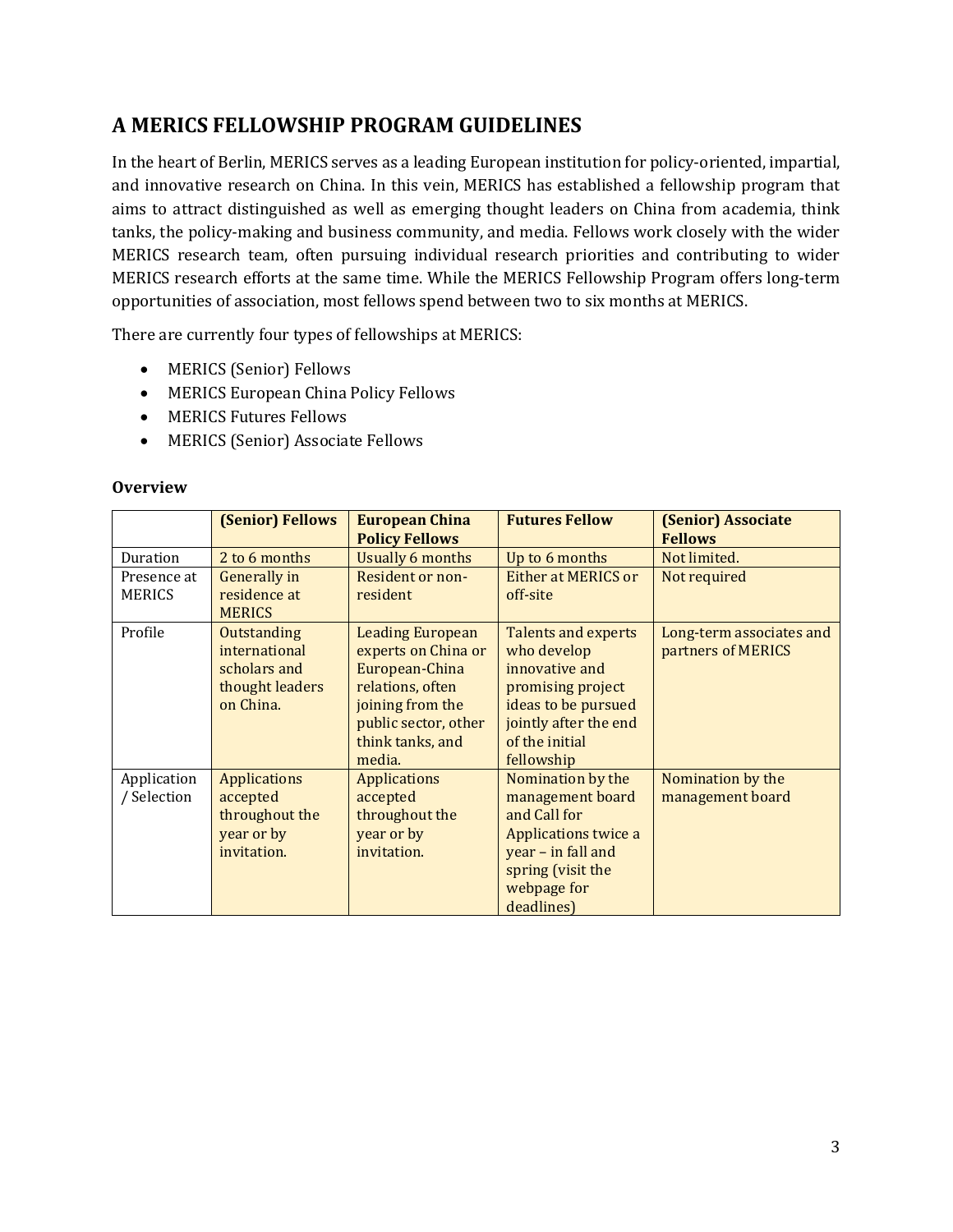# <span id="page-4-0"></span>**A.1 MERICS (Senior) Fellows**

MERICS (Senior) Fellows are outstanding international scholars and thought leaders on China who want to pursue their research interests in collaboration or exchange with the wider MERICS research team.

2 to 4 of these fellowships are granted per year.

Applications are made by reference to the call for applications published on the MERICS website or by invitation by MERICS. Please send your application documents (#1: detailed letter of motivation (2-3 pages) referring explicitly to the research area(s) in which you intend to conduct research at MERICS; #2: Curriculum Vitae; #3: list of publications or list of equivalent analytical qualifications based on professional experience) to Antonia von Zelberschecht[: antonia.zelberschwecht@merics.de.](mailto:antonia.zelberschwecht@merics.de)

#### <span id="page-4-1"></span>**A.1.1 Duration**

MERICS (Senior) Fellowships are granted for a period of between two and six months. Beginning and end of the grant will be set out in writing by MERICS and the fellow.

#### <span id="page-4-2"></span>**A.1.2 Extension**

If the duration of the fellowship is less than 6 months, an extension of the funding period to the total duration of 6 months is generally possible and must be applied for in writing by the fellows to MERICS. MERICS decides on the extension application taking into account the professional necessity and the available funds.

#### <span id="page-4-3"></span>**A.1.3 Fellowship amount**

The amount of the monthly fellowship reflects, in particular, the fellow's academic and professional qualification and status as well as the professional experience. Decisions on the amount are made by MERICS.

The monthly amount is:

- EUR 2,000 for Docs and Post-Docs
- EUR 2,500 for Assistant / Associate Professors and Junior Professionals with a maximum of five years of professional experience
- EUR 2,750 for Full Professors und Senior Professionals with a minimum of five years of professional experience.

The fellowship amount includes a monthly health insurance subsidy of 50 EUR.

The fellows do not enter into an employment relationship with MERICS. The fellowship is tax and social security free within the scope of § 3 Nr. 44 EStG. It serves to cover the living costs in Germany.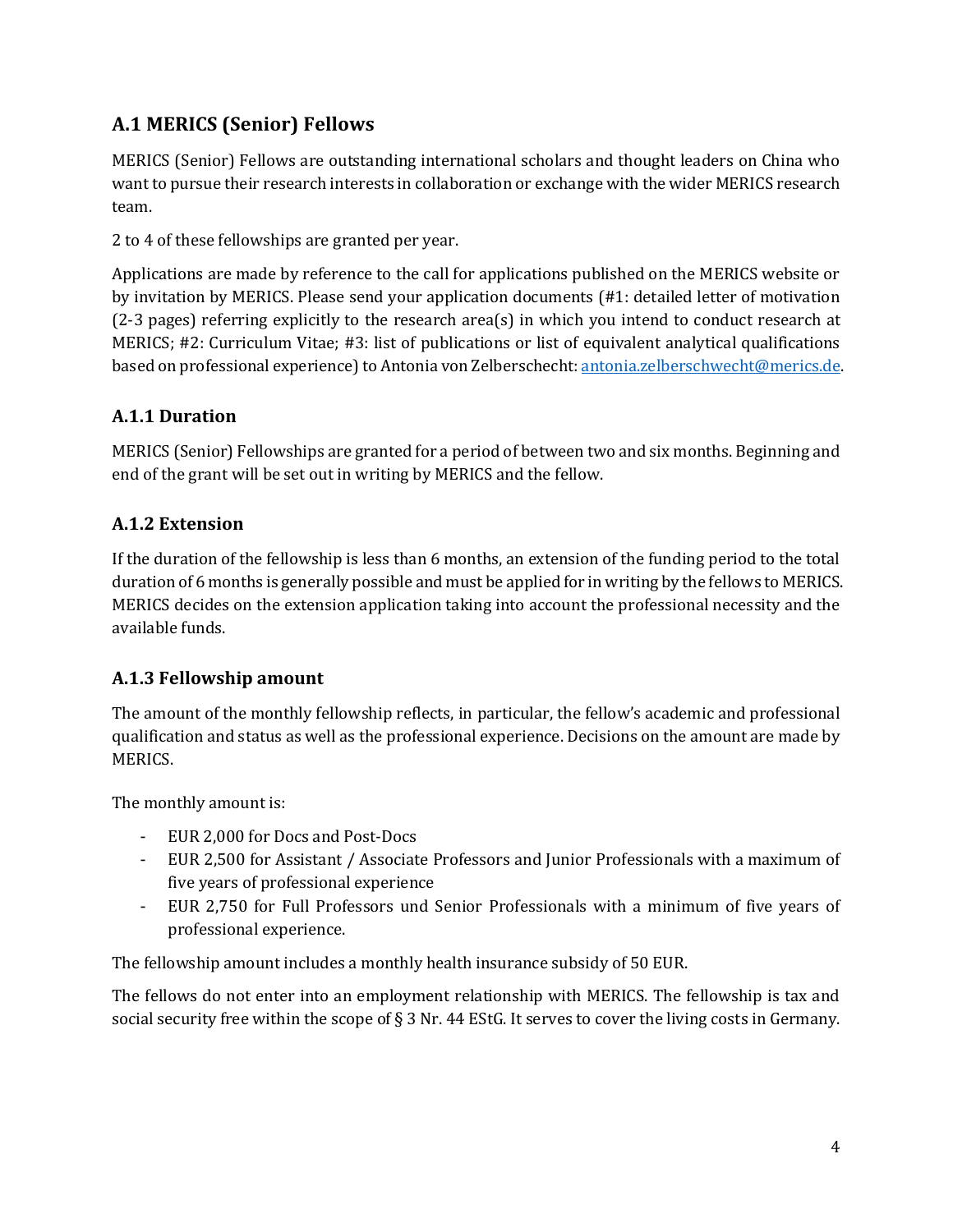#### <span id="page-5-0"></span>**A.1.4 Start allowance**

A non-recurring start allowance of 200 EUR is paid to the fellows together with the first instalment of the fellowship. This is intended to meet part of the expenses incurring at the beginning of the fellowship period in Germany (e.g. the cost of finding accommodation, charges for excess luggage, administrative fees etc.).

#### <span id="page-5-1"></span>**A.1.5 Accommodation**

The amounts mentioned above (A.1.3) include the costs for accommodation. Due to legal reasons, MERICS is not able to provide the services of a housing agency. And MERICS is not able to be the tenant of any apartment for the fellows. In every case, the fellow will be the tenant with the respective liability. The costs for accommodation would have to be paid by the fellows themselves from the rates mentioned above (A1.3).

#### <span id="page-5-2"></span>**A.1.6 Travel / Stays abroad during the fellowship period**

During the funding period, fellows may spend research-relevant time in Germany or abroad, if this is possible under residence law. Such stays require the approval of and coordination with MERICS. Travel and accommodation expenses incurred may be reimbursed by MERICS upon prior request in individual cases.

#### <span id="page-5-3"></span>**A.1.7 Interruption / ending of the fellowship**

#### Engaging in other activities

In accepting the fellowship, the fellow enters into a commitment to devote him or herself fully to the purpose of the fellowship on-site at MERICS in Berlin (exceptions according to A1.6).

During the period sponsored by MERICS, pursuing any other highly time consuming paid activity, being unacceptable in terms of purpose of the fellowship and capacity, leads to the suspension or termination of the fellowship. This must be decided by MERICS on an individual case by case basis.

#### Absence

In justified exceptional cases, the fellows may be absent from the institute for a maximum of 14 consecutive days during the funding period of fellowships lasting four months or longer. MERICS must be given immediate notification of any circumstances demanding a longer period of absence (also due to illness). Prolonged periods of absence from MERICS require the written approval of MERICS.

The fellowship – and thus the payment of monthly fellowship instalments and allowances – may be discontinued in case of:

- periods of time from 14 days on spent outside Germany
- non-approved absence from MERICS
- continued illness.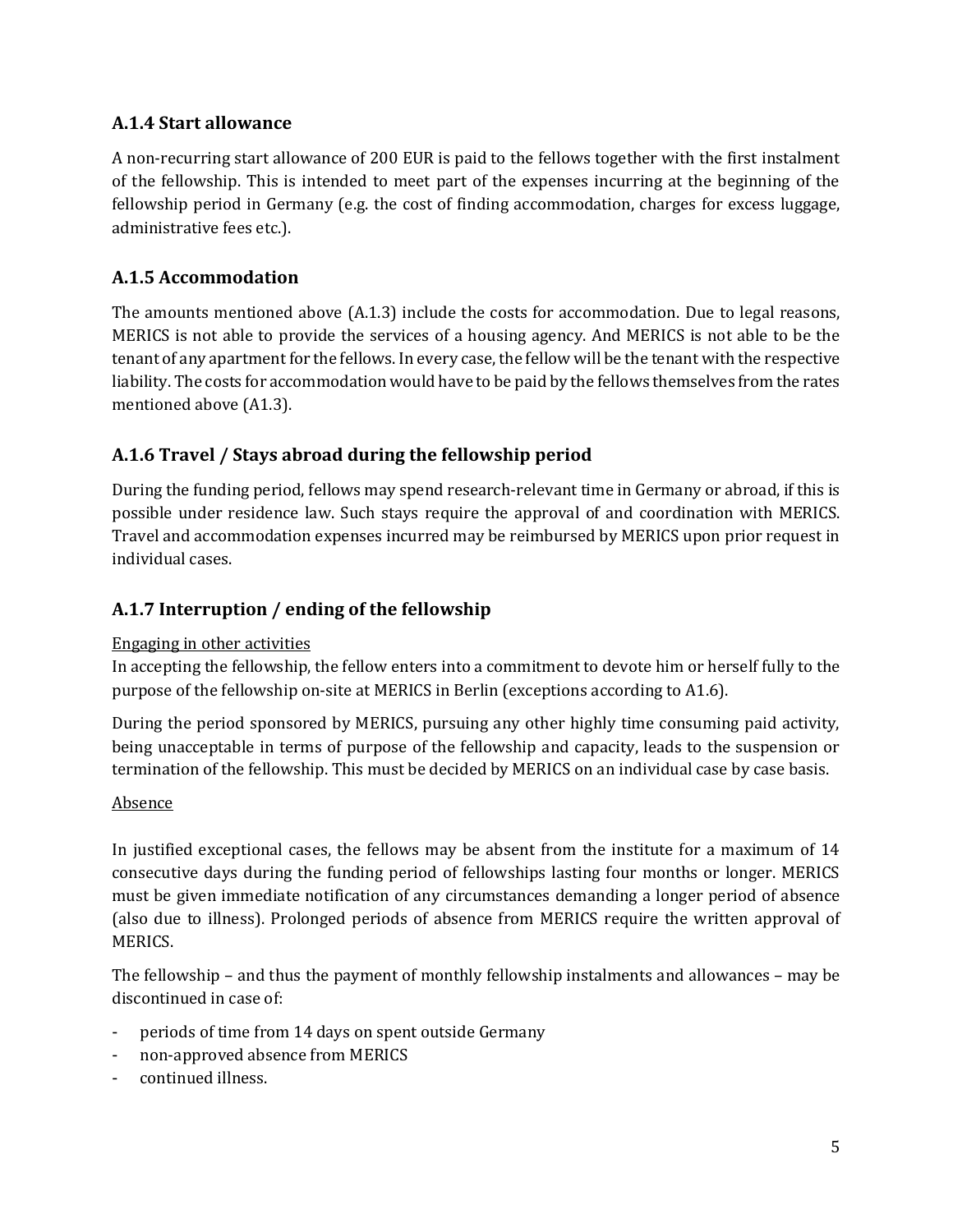Necessary attendance at conferences and research journeys related to the research activity do not count as absences.

#### <span id="page-6-0"></span>**A.1.8 Requirements**

An active participation in research and publication projects is required from MERICS. Prior to the start of the fellowship, the fellow and MERICS will agree on the modalities and scope of the research and publication of results.

#### <span id="page-6-1"></span>**A.2 MERICS European China Policy Fellows**

MERICS European China Policy Fellows are leading European experts on China or European-China relations, often joining from the public sector, other think tanks, and media. This fellowship stream is designed to strengthen pan-European China expertise and exchange and to serve as a foundation for deepening research partnerships with other institutions in Europe. Resident or non-resident fellows at MERICS are invited to contribute to MERICS's research efforts by conducting policyoriented research on topical issues on the European China agenda and serving as an "ideas incubator" within MERICS. A result of the fellowship could include a jointly hosted event to further increase visibility of fruitful collaboration and/or emphasis on specific issues of common interest.

About four of these fellowships are granted each year.

Applications are made by reference to the call for applications published on the MERICS website or by invitation by MERICS. Please send your application documents (#1: detailed letter of motivation (2-3 pages) referring explicitly to the research area(s) in which you intend to conduct research at MERICS; #2: Curriculum Vitae; #3: list of publications or list of equivalent analytical qualifications based on professional experience) to Antonia von Zelberschecht[: antonia.zelberschwecht@merics.de.](mailto:antonia.zelberschwecht@merics.de)

#### <span id="page-6-2"></span>**A.2.1 Duration**

MERICS European China Policy Fellowships are granted for a period of normally six months, but the fellowship can be extended based on the decision of the management board. Beginning and end of the grant will be set out in writing by MERICS and the fellow.

#### <span id="page-6-3"></span>**A.2.2 Fellowship amount**

A fellowship amount of EUR 400 per month is stipulated. If appropriate, the institution sending the fellow will pay the full amount or complement the fellowship stipend.

The fellows do not enter into an employment relationship with MERICS. The fellowship is tax and social security free within the scope of § 3 Nr. 44 EStG.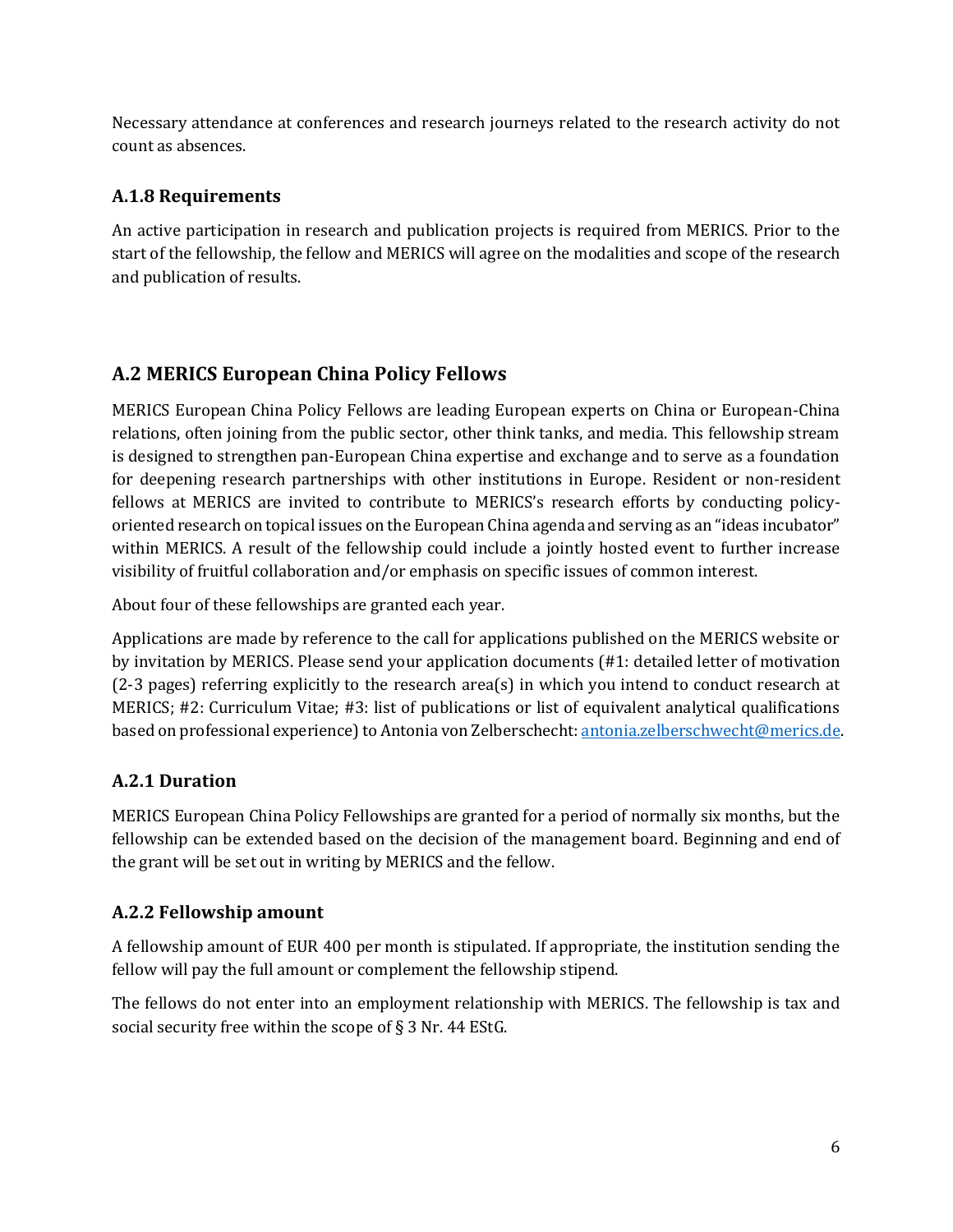#### <span id="page-7-0"></span>**A.2.3 Travel / Stays abroad during the fellowship period**

During the funding period, fellows may spend research-relevant time in Germany or abroad, if this is possible under residence law. Such stays require the approval of and coordination with MERICS. Limited travel and accommodation expenses incurred may be reimbursed by MERICS upon prior consent. Reimbursement by the home institution must be examined first.

#### <span id="page-7-1"></span>**A.2.4 Presence requirement**

Acceptance of the fellowship allows the fellows to dedicate themselves to the purpose of the fellowship either on site at MERICS in Berlin or at their sending institution (or alternately).

If the fellow is not present at MERICS, a regular connection by telephone or video conference should be considered for discussions and other meetings.

#### <span id="page-7-2"></span>**A.3 MERICS Futures Fellows**

MERICS Futures Fellows wish to join the MERICS ecosystem to develop innovative and promising project ideas to be pursued jointly after the end of the initial fellowship. Fellows usually develop a project outline and proposal and a first shorty analysis on the topic that can be published as part of the MERICS range of written products. MERICS will support fellows with a view to securing funding for the execution of the most promising project proposal developed.

The fellowship is usually awarded for up to six months and co-sponsorship arrangements with the applicant's home institution or other interested parties are welcome.

Applications for the MERICS Future Fellows stream can be submitted twice a year in fall and spring, with submission deadlines communicated on the MERICS webpage. Priority themes will be announced on the website usually four weeks ahead.

About four of these fellowships are granted each year, also depending on the number of possible sponsors.

All applications will be assessed by the MERICS management board. One MERICS Futures Fellowship slot a year is usually offered to a participant of the MERICS European China Talent Program.

Applications are made by reference to the call for applications published on the MERICS website. Please send your application documents (#1: detailed letter of motivation (at least 2-3 pages) with detailed project proposal; #2: Curriculum Vitae; #3: list of publications or list of equivalent analytical qualifications based on professional experience) to Antonia von Zelberschecht: [antonia.zelberschwecht@merics.de.](mailto:antonia.zelberschwecht@merics.de)

#### <span id="page-7-3"></span>**A.3.1 Duration**

MERICS Futures Fellowships are granted for a period up to six months. Beginning and end of the grant will be set out in writing by MERICS and the fellow.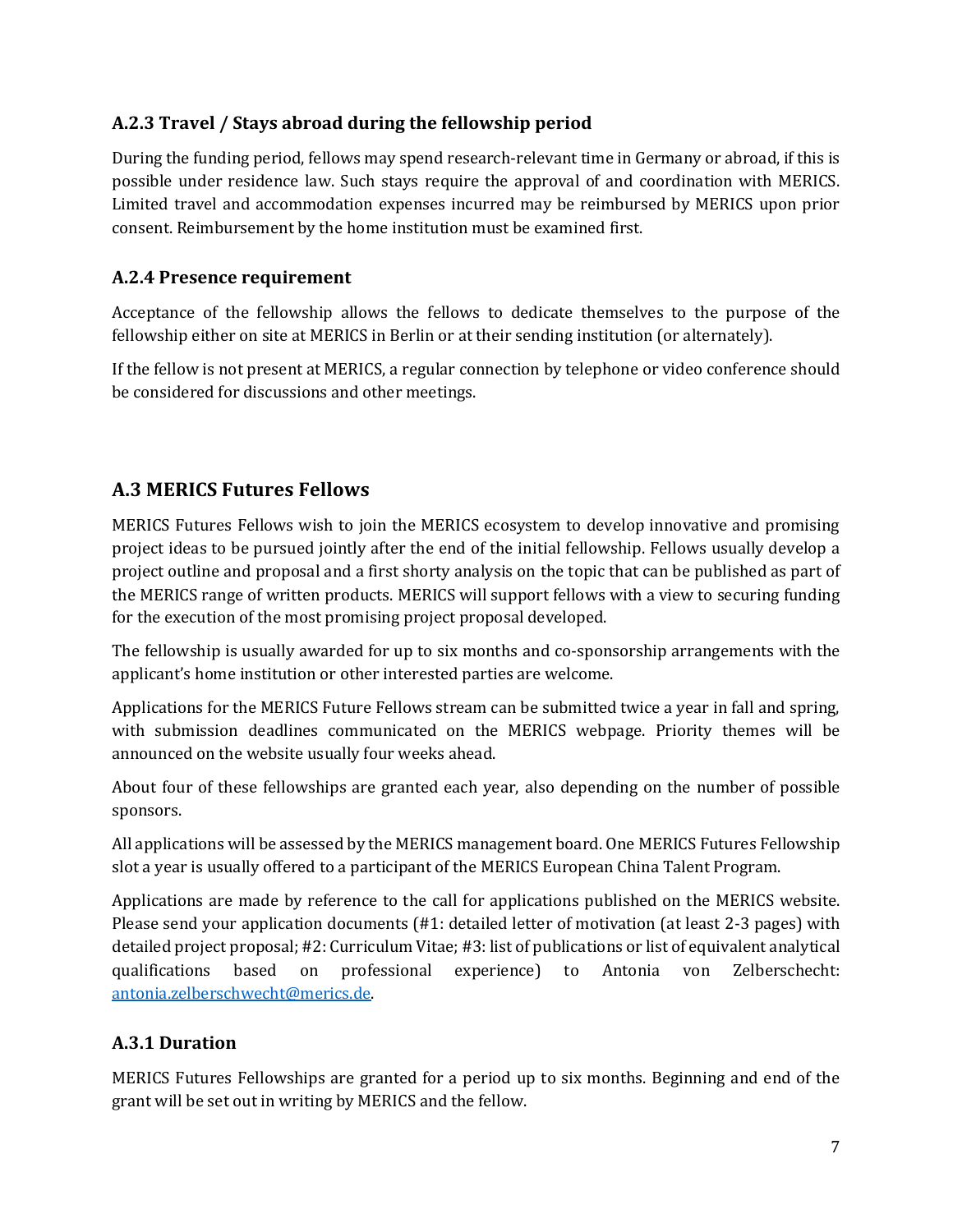#### <span id="page-8-0"></span>**A.3.2 Fellowship amount**

A fellowship amount of EUR 1,000 per month is stipulated. This does not account for possible cosponsorship arrangements with the applicant's home institution or other interested parties.

The fellows do not enter into an employment relationship with MERICS. The fellowship is tax and social security free within the scope of § 3 Nr. 44 EStG.

The fellowship amount includes a monthly health insurance subsidy of 50 EUR.

#### <span id="page-8-1"></span>**A.3.3 Travel / Stays abroad during the fellowship period**

During the funding period, fellows may spend project-relevant time in Germany or abroad, if this is possible under residence law. Such stays require the approval of and coordination with MERICS. Travel and accommodation expenses incurred may be reimbursed by MERICS upon prior consent in individual cases.

#### <span id="page-8-2"></span>**A.3.4 Requirements and presence**

In accepting the fellowship, the fellow commits to devote an agreed amount of his or her working time to the purpose of the fellowship, either at MERICS or off-site (exceptions according to A3.3). Prior to the start of the fellowship, the fellow and MERICS will agree on the exact modalities and scope of the research and possible publication of the project results.

If the fellow is not present at MERICS, a regular connection by telephone or video conference should be considered for discussions and other meetings.

#### <span id="page-8-3"></span>**A.4 MERICS (Senior) Associate Fellows**

MERICS (Senior) Associate Fellows are long-term collaborators and partners of MERICS, nominated for the fellowship by the management board. Currently, no external applications are accepted for this type of fellowship and fellowship modalities are arranged on an individual basis.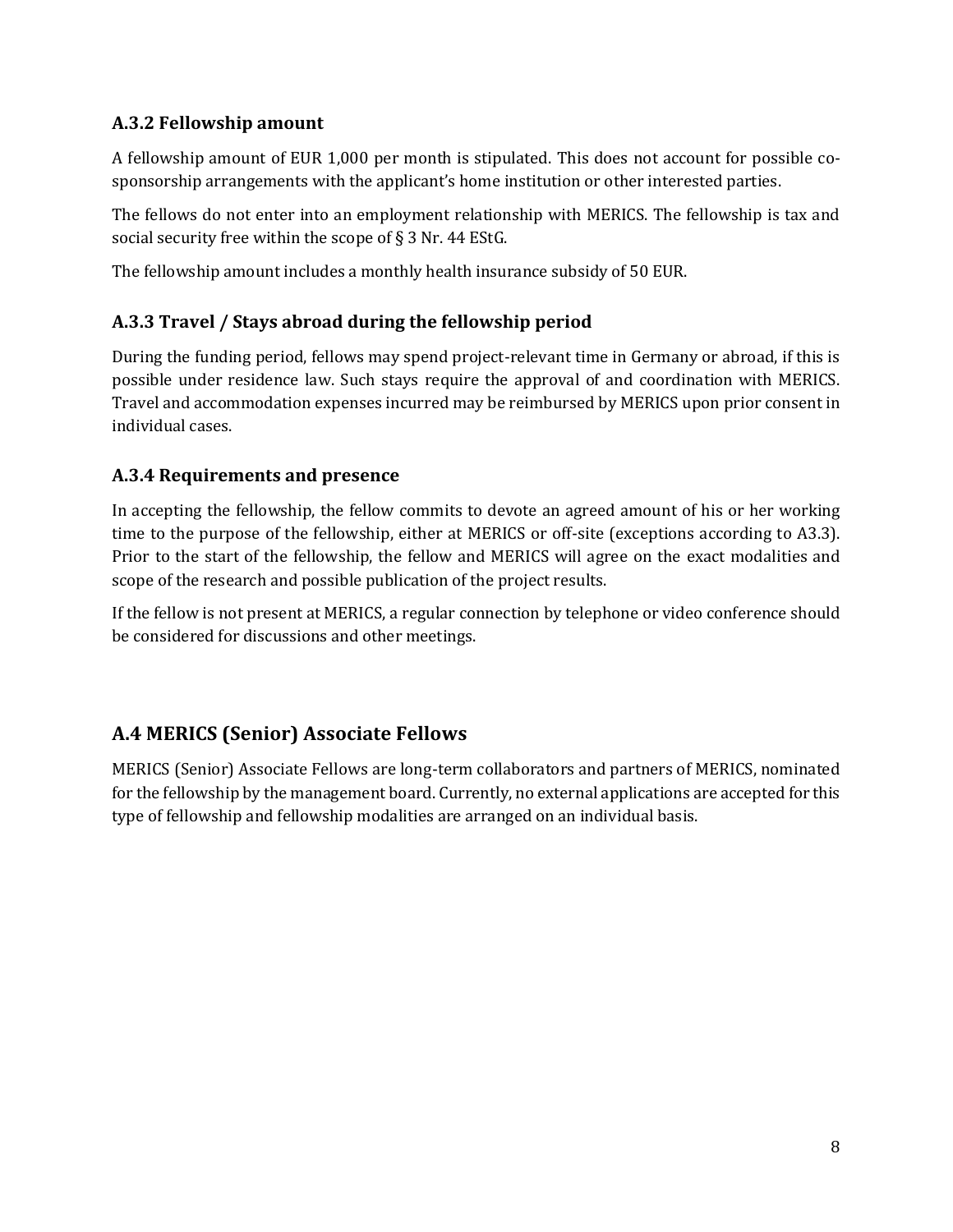# <span id="page-9-0"></span>**B General terms and conditions**

The MERICS Fellowship is a scholarship. It is awarded to carry out topic- and project-related research work associated with MERICS.

#### <span id="page-9-1"></span>**B.1 Fellowship payments**

The fellowship is paid monthly at the beginning of each month, on the third working day of the current month at last. At the beginning of the fellowship, the first payment can also be made in the middle of the month or in the week of the contractually agreed start of the fellowship.

All monthly payments and, if applicable, the reimbursement of travel expenses will be transferred to the account indicated by the fellows (BIC/SFIFT, IBAN and the address of the bank).

#### <span id="page-9-2"></span>**B.2 Secondary incomes**

The fellows are obliged to inform MERICS of any secondary income and grants by other funding institutions. They need to mention the type of activity, the names of the employers or funding institutions and, respectively, the investment of time. The amount of income is irrelevant to MERICS. There is no financial disclosure needed.

#### <span id="page-9-3"></span>**B.3 Travel expenses**

After prior agreement, the costs for the one-time travel to Germany and the one-time departure from Germany (flights in economy class and by train in 2nd class) can be covered by MERICS. Reimbursement shall be made according to the travel expense guidelines of MERICS. The maximum reimbursement amount will be determined by MERICS and communicated in advance to the fellows. They are based on the travel expense allowances of the German Academic Exchange Service (DAAD).

The reimbursement of the travel expenses is a once-only payment. If the fellowship is interrupted, MERICS cannot grant a second travel allowance.

#### <span id="page-9-4"></span>**B.4 Health insurance subsidy**

The fellows take personal responsibility for their own sufficient insurance cover (health insurance, accident insurance).

### <span id="page-9-5"></span>**B.5 Exploitation of research results – publications, licenses, and use of the MERICS logo**

MERICS requires that the fellows participate actively in research and publication projects. In publications and all other (especially public) presentations, appropriate reference should be made to the fellowship and, if applicable, the funding provided by MERICS.

If it is planned to use the MERICS logo, the following must be considered: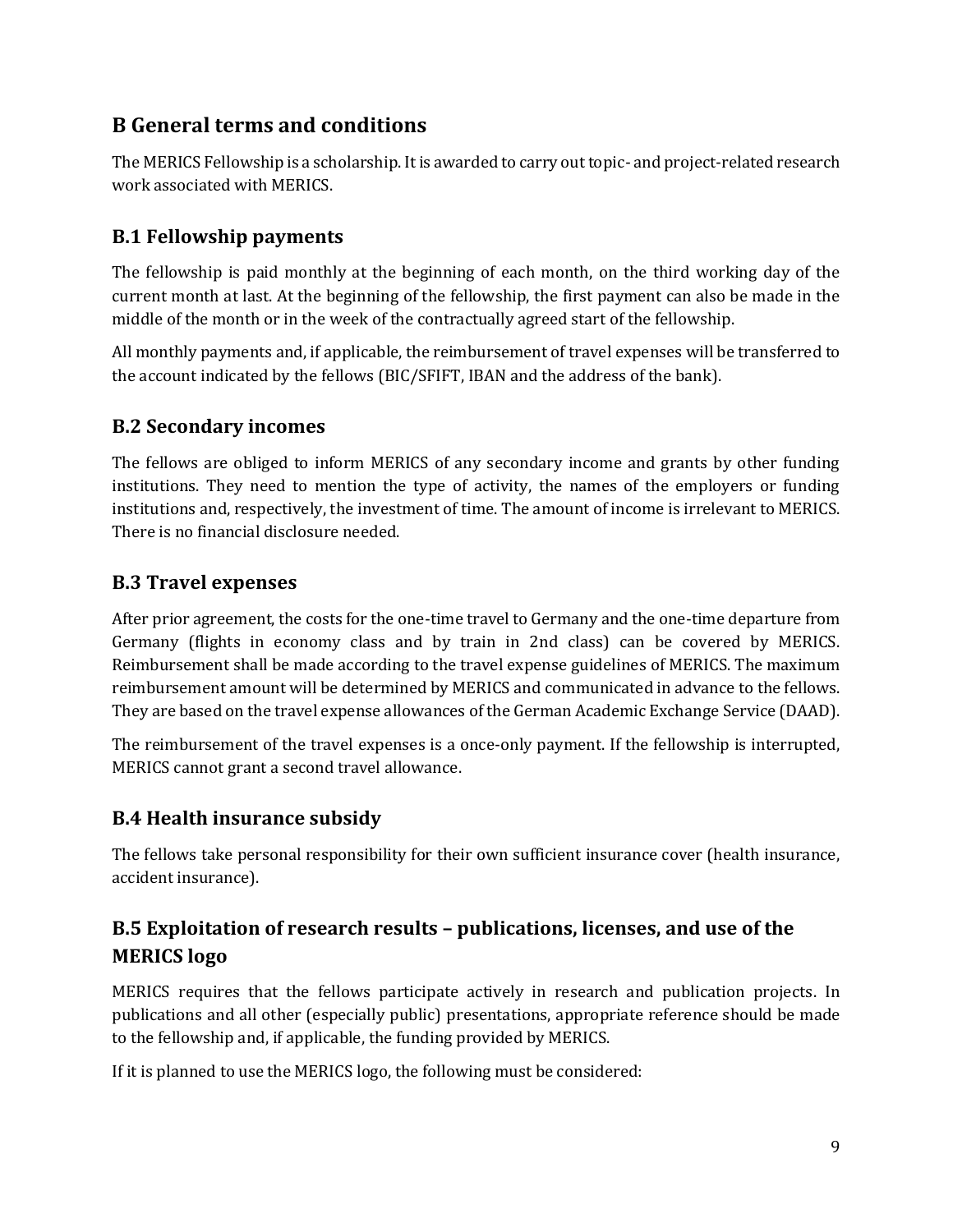- The use of the MERICS logo in any kind of communication is subject to strict rules. The logo and its constituent parts are a trademarked name and may not be reproduced without obtaining the express written authorisation of MERICS. The logo comprises two parts: a figurative mark and a word mark with the MERICS logotype (acronym and name of the institute). These elements jointly comprise the single corporate word and figurative trademark. The logo and its constituent parts may not be copied, altered, truncated or integrated in other logos.
- The use of the logo with the label "supported by/unterstützt von" requires the prior written approval by MERICS. The approval can be granted, if, in publications and all other, in particular all public, presentations (e.g. conference presentations), research results are presented, that were produced in direct connection with the fellowship, and if MERICS has prior knowledge of the content.
- Any other use of the logo requires the prior written approval by MERICS

#### <span id="page-10-0"></span>**B.6 Report**

Well before the end of the fellowship, MERICS requests the fellows to write a brief report on their experiences with MERICS during their stay in Germany. The reports should be appropriate in content and form to be used by MERICS for promotion of its fellowship program. The essays are made accessible, where appropriate, in selected parts to the interested public on the MERICS website or in other MERICS publications.

#### <span id="page-10-1"></span>**B.7 Certificate**

At the end of the fellowship, the fellows will receive a certificate about their research stay at MERICS upon request.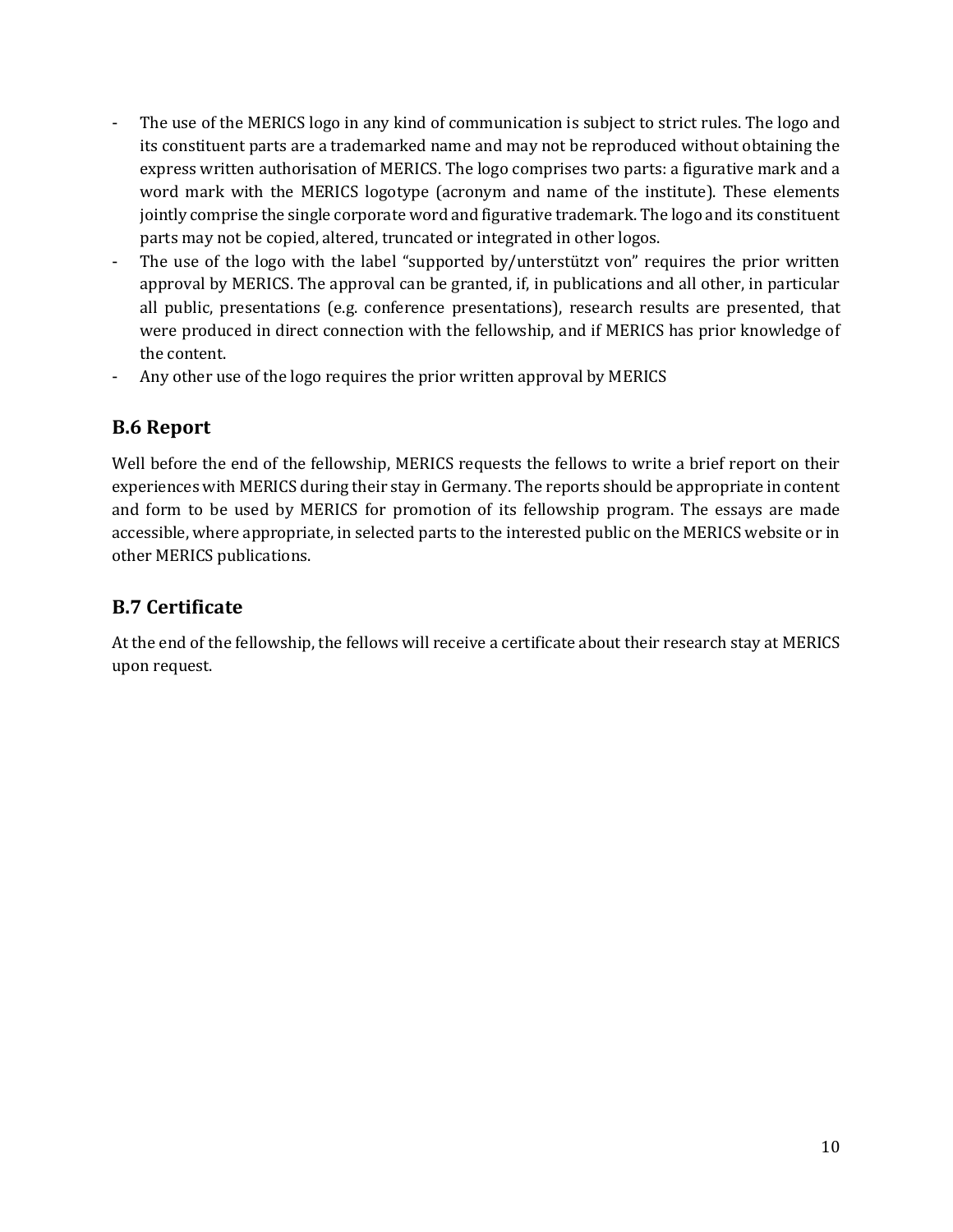# <span id="page-11-0"></span>**C GENERAL ADVICE FOR THE STAY IN GERMANY**

#### <span id="page-11-1"></span>**C.1 Status of the fellows**

During their stay at MERICS, the fellows are no employees of the institute. The fellowship does not constitute any relationship of employment with MERICS, which is why, in this sense, the fellows do not pursue gainful employment. The fellowship is exempt from taxation and social insurance deductions under the terms of German Income Tax Law § 3 Nr. 44 EStG.

The fellows are able to do their research unconstrained by the need to follow instructions. They allocate their own time for themselves. Technical or safety instruction issued by the institute are accordingly not contractual instructions, but rather a means of support in fulfilling the purpose of the fellowship. However, since the fellows may make regular use of the facilities, software, and services made available by MERICS, they must comply with the rules and regulations generally applicable at MERICS.

#### <span id="page-11-2"></span>**C.2 Entry and residence**

Issues relating to the right of residence are regulated in various laws and statutory instruments. Of particular relevance to the issues of interest here relating to the entry and residence of foreign fellows are the Residence Act (for foreigners who are non-EU citizens) and the EU Freedom of Movement Act (for EU citizens). European law, including, for example, EU regulations that have just come into force, also play a role. National statutory instruments relating to residence law, such as the Ordinance Governing Residence, govern more specific aspects of certain areas. However, other laws and regulations may also influence the subject matter described in the following.

MERICS does not give any guarantee and accepts no liability for the topicality, completeness and correctness of the information. However, MERICS will strive to complete and update it to the best of its knowledge.

#### <span id="page-11-3"></span>**C.3 Entry requirements**

In general, foreigners require a visa to enter Germany. Depending on country of origin, purpose of residence and the planned length of stay, exemptions and visa facilitations are possible. The following generally applies: EU citizens and citizens of member countries of the European Economic Area (EEA) enjoy freedom of movement on the basis of the Act on the General Freedom of Movement for EU Citizens and may enter the country without a visa.

When the visa is issued, both entry and temporary residence are approved in the form of a stamp in the passport. Those who require a visa must always obtain this in their respective home country prior to entry. Responsibility for issuing visas lies with the German diplomatic agencies abroad duly authorised by the German Federal Foreign Office (as a rule, the Embassy or the Consulate General) and for some visas (so-called Schengen visa) also the diplomatic agencies of other Schengen states at the place at which the foreigner is usually resident.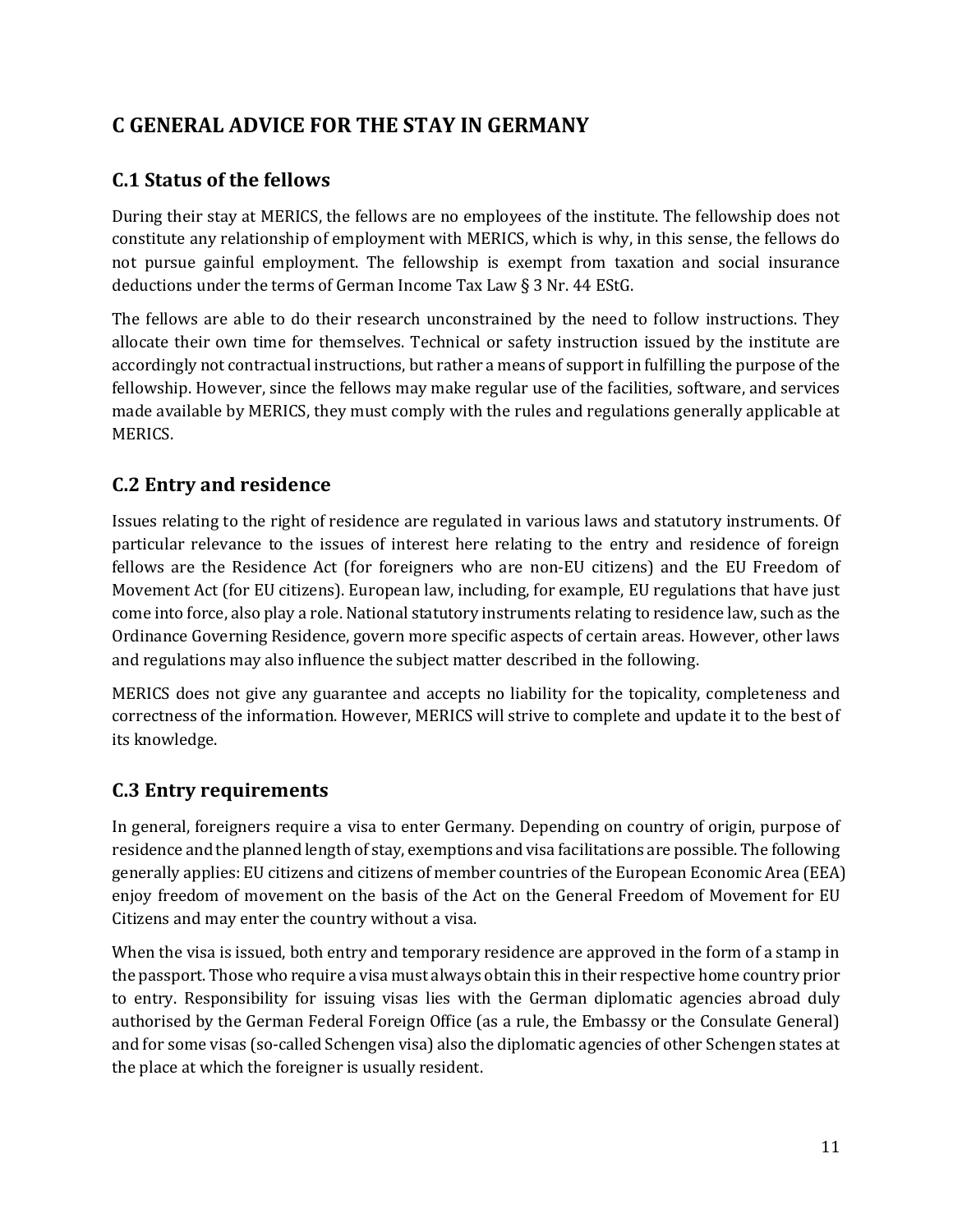For the purpose of a MERICS Fellowship the following groups of people do not need a visa for entry, only a valid travel document (usually a passport) is required. This passport must be valid at least until the end of the stay in Germany:

- EU citizens: EU member states are Belgium, Bulgaria, , Croatia, Denmark, Estonia, Finland, France, Greece, Ireland, Italy, Latvia, Lithuania, Luxembourg, Malta, The Netherlands, Austria, Poland, Portugal, Romania, Sweden, Slovakia, Slovenia, Spain, the Czech Republic, Hungary and Cyprus. For citizens of these countries, only a valid Identity Card is required for entry.
- Citizens of the European Economic Area (EEA): Member states are Iceland, Liechtenstein and Norway. Here, too, an Identity Card is sufficient for entry.
- Citizens of Switzerland.
- Citizens of Australia, Israel, Japan, Canada, the Republic of Korea, New Zealand and the USA. Citizens of these countries may apply for a residence title for more than three months (i.e. 90 days) in Germany.
- Since a MERICS Fellowship is not a gainful activity: Nationals of Andorra, Brazil, El Salvador, Honduras, Monaco and San Marino. For a stay of more than three months (i.e. 90 days) a residence title can be applied for at the responsible foreigners' registration office in Germany even after entry of the country without a visa.
- As long as the fellowship duration does not exceed three months (i.e. 90 days): Citizens of the countries Albania (only holders of biometric passports), Antigua and Barbuda, Argentina, Bahamas, Barbados, Bosnia-Herzegovina (only holders of biometric passports), Brunei Darussalam, Chile, Costa Rica, Guatemala, Croatia, Malaysia, Mauritius, Macedonia (only holders of biometric passports), Mexico, Montenegro (only holders of biometric passports), Nicaragua, Panama, Paraguay, Serbia (only for holders of biometric passports if not issued by the Serbian Coordination Directorate), Seychelles, Singapore, St. Kitts and Nevis, Taiwan (for holders of passports issued by Taiwan which contain an identity card number), Uruguay, Vatican City and Venezuela.

It is not possible to extend these stays beyond three months (i.e. 90 Tage) without a visa. After a period of three months (i.e. 90 Tage), the holder must leave the Schengen Area. If a longer stay is planned, entry with a national visa is an absolute requirement. Holders of national passports, who do not require a visa to enter Germany, may not, on principle, stay in the federal territory for any longer than 90 days per six-month period. Moreover, they may not take up gainful employment during this time.

Researchers registered in another EU member state in accordance with the provisions of the EU Researcher Directive and who enter Germany within the scope of their research, as long as they otherwise work in a Schengen state or conduct their research activity in Germany for a maximum of three months within a 12-month period.

#### <span id="page-12-0"></span>**C.4 Different visa types**

If a visa is required, this can be issued as a Schengen visa or as a national visa, depending on the length of the stay and the purpose of the stay.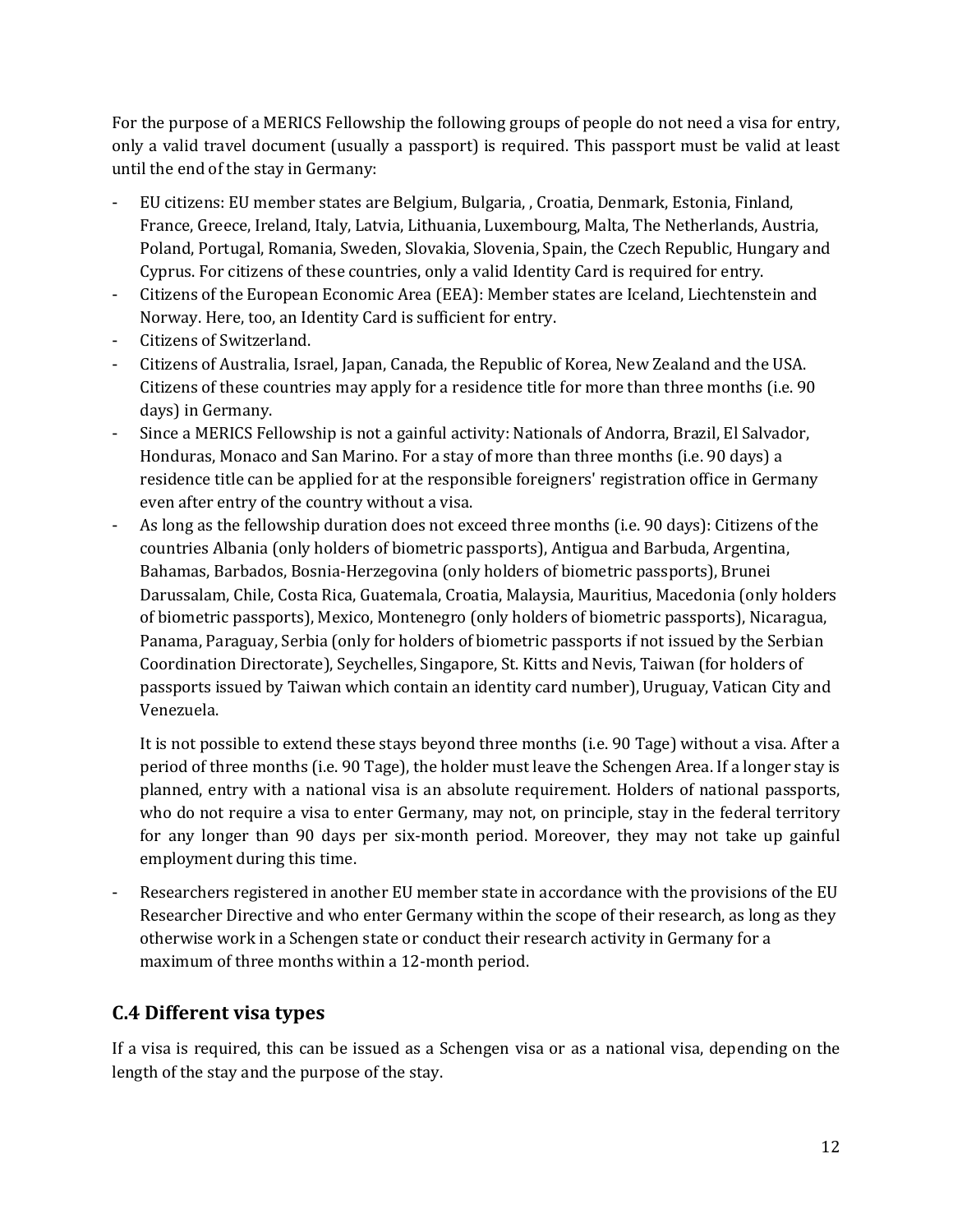The Schengen visa is issued for a short-term stay of up to three months (90 days) per half year. A national visa ("D visa") is issued for a planned longer stay of over three months.

The German consulates abroad usually provide information on their homepages about the procedure for issuing visas and necessary documents.

#### <span id="page-13-0"></span>**C.5 Schengen visa**

If a visa is required, a Schengen visa must be applied for by fellows who are granted a fellowship of two to three months (maximum 90 days) at MERICS.

The Schengen visa:

- is issued for this purpose for a stay of up to three months within a period of six months from the date of entry
- entitles the holder to travel freely and stay in the territory of the Schengen countries (Belgium, Denmark, Germany, Estonia, Finland, France, Greece, Iceland, Italy, Latvia, Liechtenstein, Lithuania, Luxembourg, Malta, Holland, Norway, Austria, Poland, Portugal, Sweden, Switzerland, Slovakia, Slovenia, Spain, the Czech Republic and Hungary)
- cannot generally be extended or changed for another purpose of residence. Only in exceptional cases an extension is possible, e.g. if medical treatment is urgently necessary
- is issued by the diplomatic agencies of the Schengen states.

The visa expires strictly after 90 days. Foreigners must leave the country after the visa expires.

Foreigners who enter Germany on a Schengen visa must also be able to prove they can cover their living expenses for the probable length of their stay in Germany.

Foreigners who enter Germany on a Schengen visa have to register with the local registration office within the usual three months of entering the country.

#### <span id="page-13-1"></span>**C.6 National visa**

The national visa is to be applied for MERICS Fellowships which are contractually agreed for more than 3 months. Fellows from countries for which no visa is required to enter Germany are also advised to apply for a national visa for the entire planned duration of their stay in good time before their departure for Germany.

The national visa:

- is issued when a longer stay (over three months, from a duration of 91 days on) is planned
- can be issued for between three months and up to one year, in exceptional cases also for a longer period. The visa's period of validity depends on the respective planned purpose of stay
- primarily entitles the holder to stay in Germany according to the Art. 21 of the Schengen Implementation Agreement, however, a national visa also entitles its holder to a stay of three months in a 6-month period in the territories of the other Schengen member states
- as a German national visa, can only be applied for at German diplomatic agencies abroad, in whose administrative district the foreigner has his habitual place of residence.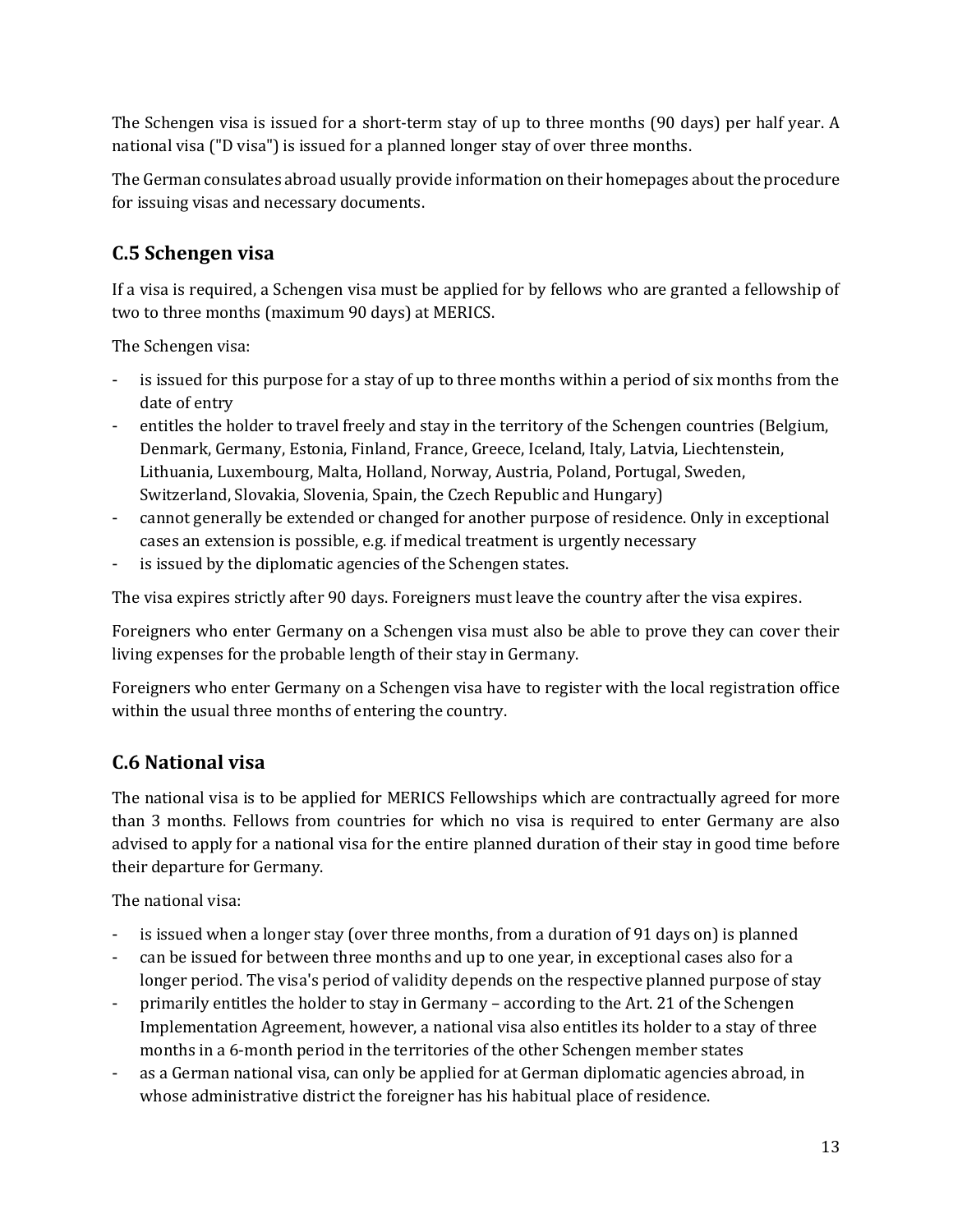#### <span id="page-14-0"></span>**C.7 Residence**

EU citizens and EEA citizens require no residence permit; these individuals are now only required to register with the registration authorities, a requirement that also applies to Germans. Depending on the local laws, registration must occur within the first few days or weeks of arrival. Any documents to prove that freedom of movement requirements have been met can be presented to the registration authority. For a stay lasting longer than three months, the following documents are required:

- proof of adequate financial resources and
- proof of adequate health insurance cover.

Adequate financial resources must be documented to ensure that no social security benefits from the host member state need to be claimed during the stay. If applicable, this requires a proof of the type and amount of the fellowship issued by MERICS.

If other third-country foreigners plan a stay that extends beyond the visa's period of validity, this stay must be authorized. In such cases, a residence permit or settlement permit is required. Foreigners who entered Germany on a national visa and plan a longer stay must have the temporary entry and residence permit included in their visa changed into a longer-term residence title before it expires.

However, in a few German diplomatic agencies abroad, it is possible to apply for a visa with a period of validity of the entire planned length of stay (maximum twelve months). In those cases no application for a residence permit at the local German Registration Office for Foreigners is required.

Foreigners who are allowed to enter Germany without a visa must also apply for a residence permit for a stay exceeding three months within three months of their arrival in Germany.

Foreigners from third countries who hold a valid longer-term residence title issued by one of the contracting parties to the Schengen Agreement are free to stay in the territory of the other Schengen countries for up to three months with this document and a valid travel document.

#### <span id="page-14-1"></span>**C.8 Residence permit**

The residence permit is a temporary residence title. It can be issued subject to conditions or be extended. The residence permit is issued in connection with the respective purpose of residence.

For the application for a longer-term residence title (maximum twelve months), the following documents are required by the local German Registration Office for Foreigners:

- proof of MERICS' research activity
- proof of the applicant's qualification and reputation
- proof of adequate financial resources
- proof of adequate health insurance cover for the entire length of stay.